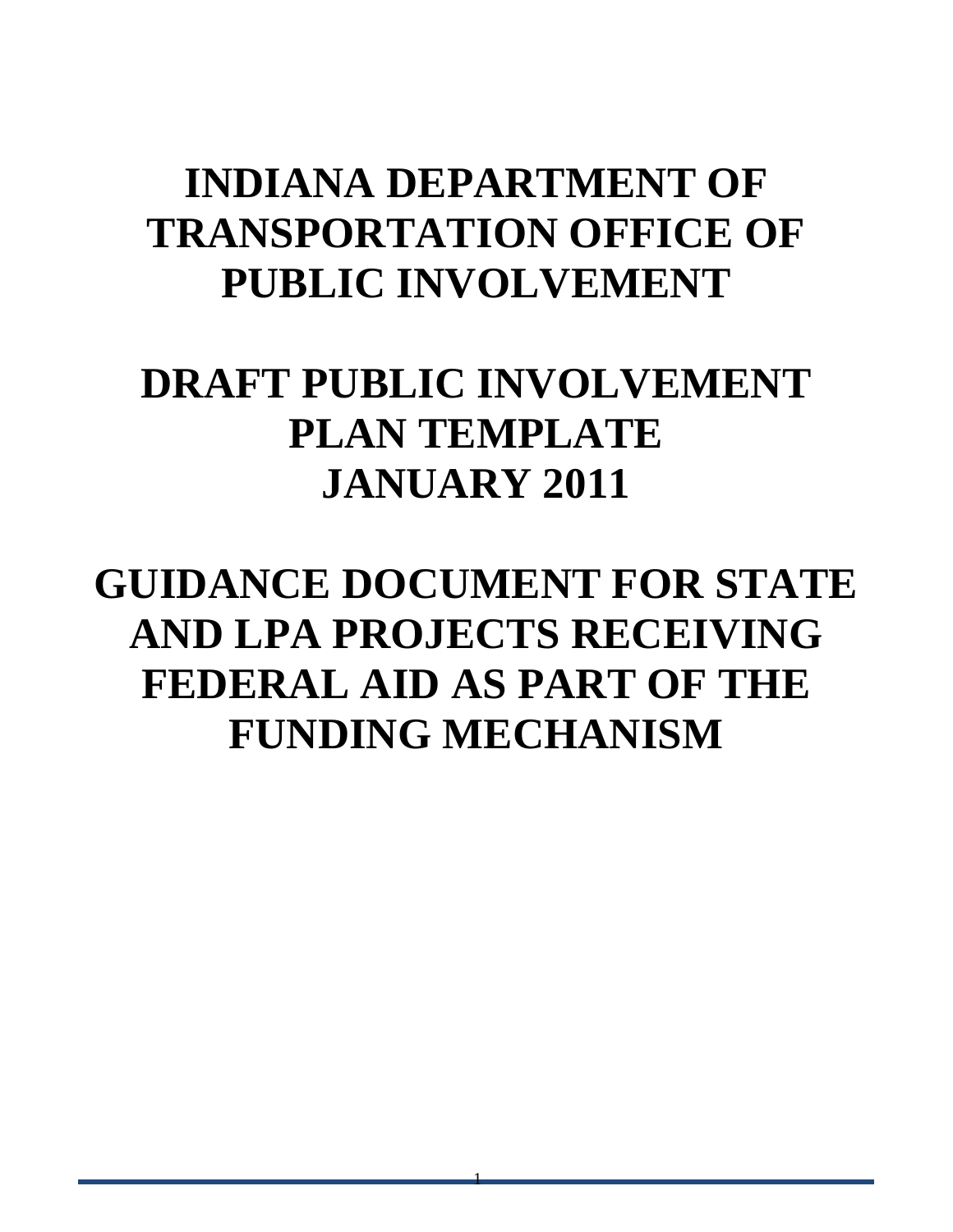## **SAMPLE PUBLIC INVOLVEMENT PLAN**

See INDOT Public Involvement Procedures at: <http://www.in.gov/indot/2354.htm>

|    | This Public Involvement Plan has been developed for the                                            |                         | (Name of the Road) |          |  |
|----|----------------------------------------------------------------------------------------------------|-------------------------|--------------------|----------|--|
|    | or segment) is a (insert a description and project location). It provides connectivity between the |                         |                    | terminus |  |
| at | and the<br>terminus at                                                                             | The project corridor is |                    |          |  |
|    |                                                                                                    |                         |                    |          |  |

| The project corridor contains                                                                                         | It is anticipated that the                        |
|-----------------------------------------------------------------------------------------------------------------------|---------------------------------------------------|
|                                                                                                                       | would involve a rehabilitation of the             |
| pavement, curbs and gutters and sidewalks or a multi-use trail OR (insert specific project description and features). |                                                   |
| A new storm sewer system will likely be included. The existing <u>equal degree</u> curves will likely require some    |                                                   |
| realignment. The project development began in the                                                                     | of (year) and construction is currently scheduled |
| for $(year)$ .                                                                                                        |                                                   |

City/County/Municipality/Transportation Agency of \_\_\_\_\_\_\_\_\_\_\_\_\_\_\_\_\_\_\_\_\_\_ residents play an important role in shaping the transportation decisions that will affect their community. They rely on the transportation system to move around the community and through the state for work and leisure activities. Residents rely on this facility to reach their destinations and return safely home. Businesses rely on this facility to move products and materials. In addition to their reliance on the facility to meet transportation needs, all of these users have a stake in transportation decisions because they are taxpayers, stakeholders, and are users of the facility proposed to be improved.

As the City/County/Municipality/ Transportation Agency makes decisions on transportation improvement projects, it must integrate:

- Input from the public,
- Input from other local governmental agencies,
- Input from resource agencies (federal and state agencies which have responsibility for environmental resources, such as water resources, historic resources, air quality, and endangered species), and,
- The City's/ County's or Municipality's own assessment of transportation needs, cost, funding availability  $\bullet$ and engineering constraints.

The City/County/Municipality of \_\_\_\_\_\_\_\_\_\_\_\_\_\_\_\_\_\_\_ recognizes that a key component in the success of any transportation project depends on many factors, none of which are more essential than the involvement of its community members. It also understands the importance of involving the public in information exchange when providing transportation facilities and services to best meet the City's/County's/ Municipality's transportation challenges. Therefore, the \_\_\_\_\_\_\_\_\_\_\_\_\_\_\_\_\_\_\_\_\_\_\_\_ supports the policy of the Indiana Department of Transportation (INDOT) in their Local Public Agency's Project Development Process (PDP) to promote public involvement opportunities and information exchange activities in planning, developing, designing, construction, operations, and maintenance of transportation projects. The public involvement procedures, as outlined in this plan, provide opportunities for early and continuing involvement of the public in developing transportation plans, programs, and projects and provide complete public information, timely public notice, and public access to key decisions.

Public involvement is a two-way communication aimed at providing information to the public and incorporating the views, concerns, and issues of the public in the transportation decision-making process. The public provides input on transportation needs, community concerns, and environmental considerations.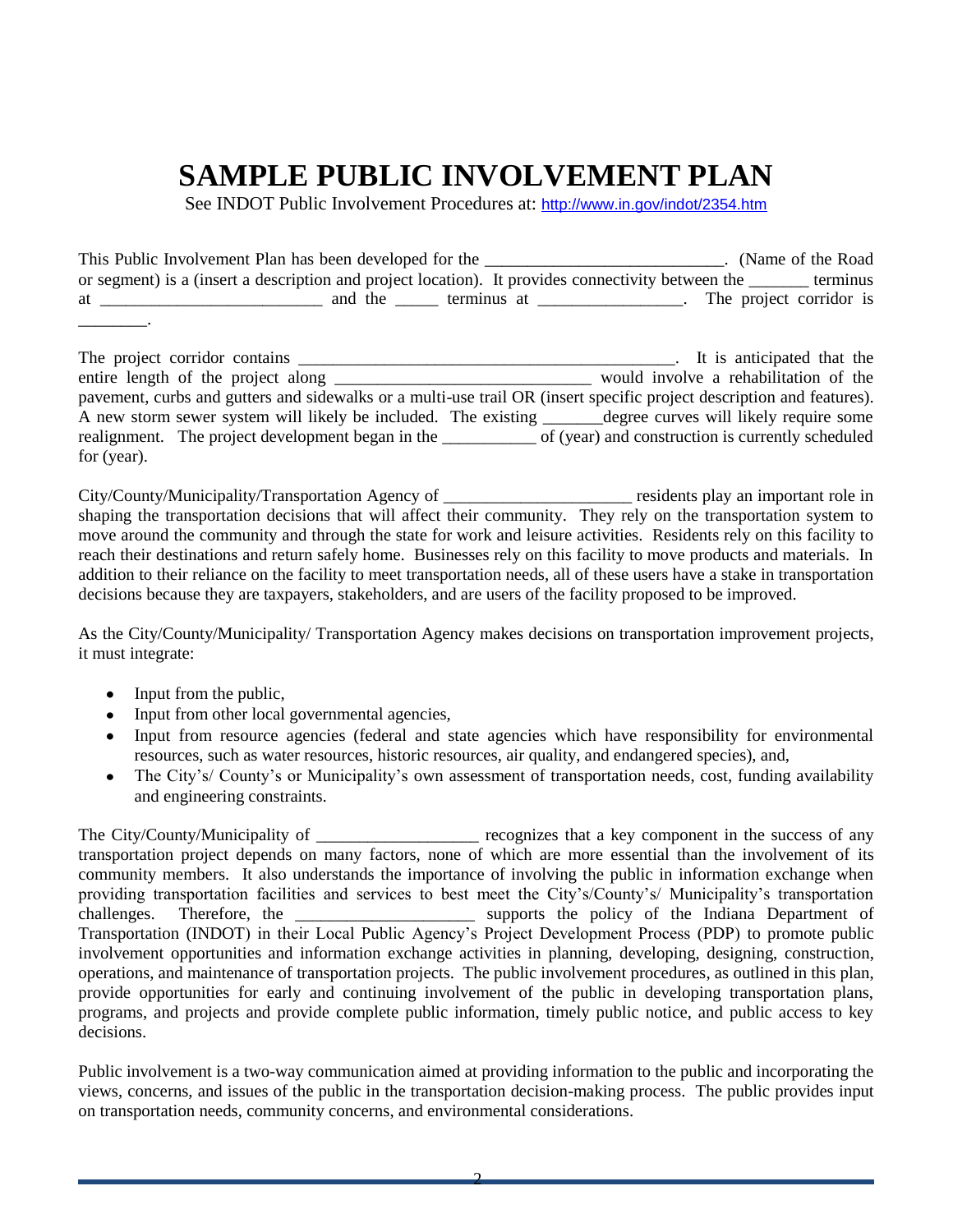An open line of communication between local officials, the public and the Project Management Team is a key component in developing a transportation plan that will best address the concerns of the community. The Project Management Team involved with this project consists of representatives of the City of \_\_\_\_\_\_\_\_\_\_\_; the INDOT District Office; INDOT Central Office; the local Metropolitan Planning Organization (MPO), and the consulting firm of This Team will manage the overall project relative to interpretations of scope and products, achieving the project schedule milestones, resolving project issues, implementing agency and public involvement activities, and coordinating the City/County/Municipality of and other members of the project team.

The public involvement process begins with the gathering of information from the local officials and community members that will be involved with the project. The process continues by providing information to these same stakeholders and keeping them informed of the project's progress and direction. This exchange of information is a dynamic process that continues throughout the life of the project. Goals of the Public Involvement Plan include the following:

- Identify potential project stakeholders such as local officials and community members impacted by the  $\bullet$ project
- Develop partnering activities that assist with gathering information from stakeholders  $\bullet$
- Foster a positive relationship with stakeholders and keep them informed of the project progress
- Adequately evaluate potential levels of controversy to address specific concerns and develop context sensitive plans
- Work together to develop a transportation solution that has broad public support
- Provide productive forums for members of the public to provide comments

The \_\_\_\_\_\_\_\_\_\_\_\_\_\_\_\_\_\_\_\_\_\_\_\_\_\_\_ Project includes an extensive Public Involvement Plan. It contains communication details such as how, when and where to expect to hear project status reports and to be involved. It is made up of a variety of activities and forums to allow many opportunities for involvement. **A PROJECT KICK-OFF COORDINATION MEETING (INDOT/LPA, MUNICIPALITY, MPO, CONSULTANT, PROJECT MANAGEMENT TEAM) IS TYPICALLY THE FIRST STEP IN DEVELOPING AND IMPLEMENTING** A SOUND PUBLIC INVOLVEMENT PLAN. Elements of the plan may consist of:

- Project information and updates on the City/County/Municipality of website  $\bullet$
- News Releases
- Project Kick-off Meeting , possibly a Public Information Meeting, possible CAC group formation
- Project (NEPA) Public Hearing and/or Hearings opportunity
- Stakeholder meetings (small group meetings or presentations)
- Resource Agency Coordination
- Section 106 Consulting Party Coordination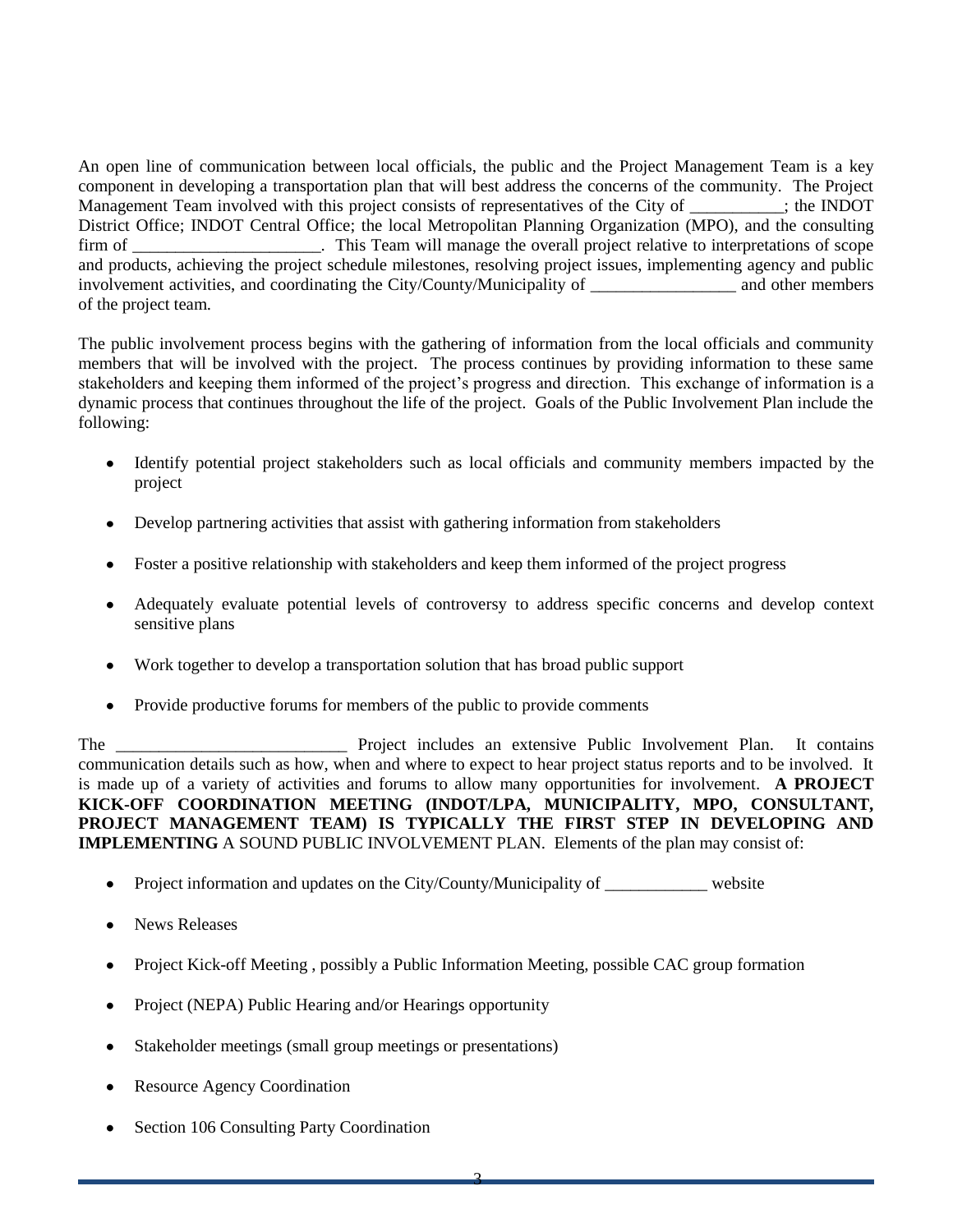Following the initiation of the project and at various key points (milestones) throughout the project development process, the Project Management Team will make the most current information related to the study available for review and comment. The Project Management Team members will review all comments received and will incorporate comments into the development of the project as appropriate.

### **I. Updates on the INDOT/City's/County's/Municipality's Website**

To provide the public with access to the most current project information available, the Project Management Team will provide project-related information to the City's/County's/Municipality's website. Information that will be available on this website includes but is not limited to:

- Project News and Updates
- Specific Project Information Such As:
	- Project Schedules
	- Listings of Project Meetings
	- Copies of Various Project-Related Documents
- Contact information for providing comments
- Project Maps
- Links to Other Websites Including the MPO, INDOT and FHWA

#### **II. News Releases**

The Project Management Team will provide news releases during the study process. The releases will be distributed to regional media and will be posted on the City's/County's/Municipalities web site at key project milestones and will be the primary method for informing and involving a wide public audience.

### **III. Project Kick-off Public Meeting**

The first Public Information Meeting could be an open house-style Project Kick-off Meeting that will be advertised and held prior to beginning the project design. The Project Kick-off Meeting could be advertised in the local newspaper(s). Agency website and media coordination could be used to encourage attendance as well. An announcement/notice could also be mailed to individual property owners within the project area and project stakeholders on INDOT's statewide and project mailing lists. This notice will specify the date, time, place and purpose of the meeting and will contain a brief description of the project. In addition, the notice provides contact information for requesting assistance for persons with disabilities.

The Project Kick-off Meeting will be held at a place and time generally convenient for persons impacted by or interested in the proposed undertaking. The meeting location will be accessible in order to accommodate people with disabilities. The kick-off meeting has two primary objectives. The first is to introduce the public to the project and to provide information related to the Public Involvement Plan. Maps of the project area as well as graphics of potential improvements to the roadway will be available for viewing. The second objective is to collect valuable information from residents related to unique features – wells, tiles, drains, etc. – that may be present in the project area and to receive comments and project-related concerns. Members of the Project Management Team (which includes the City/municipality) will be available to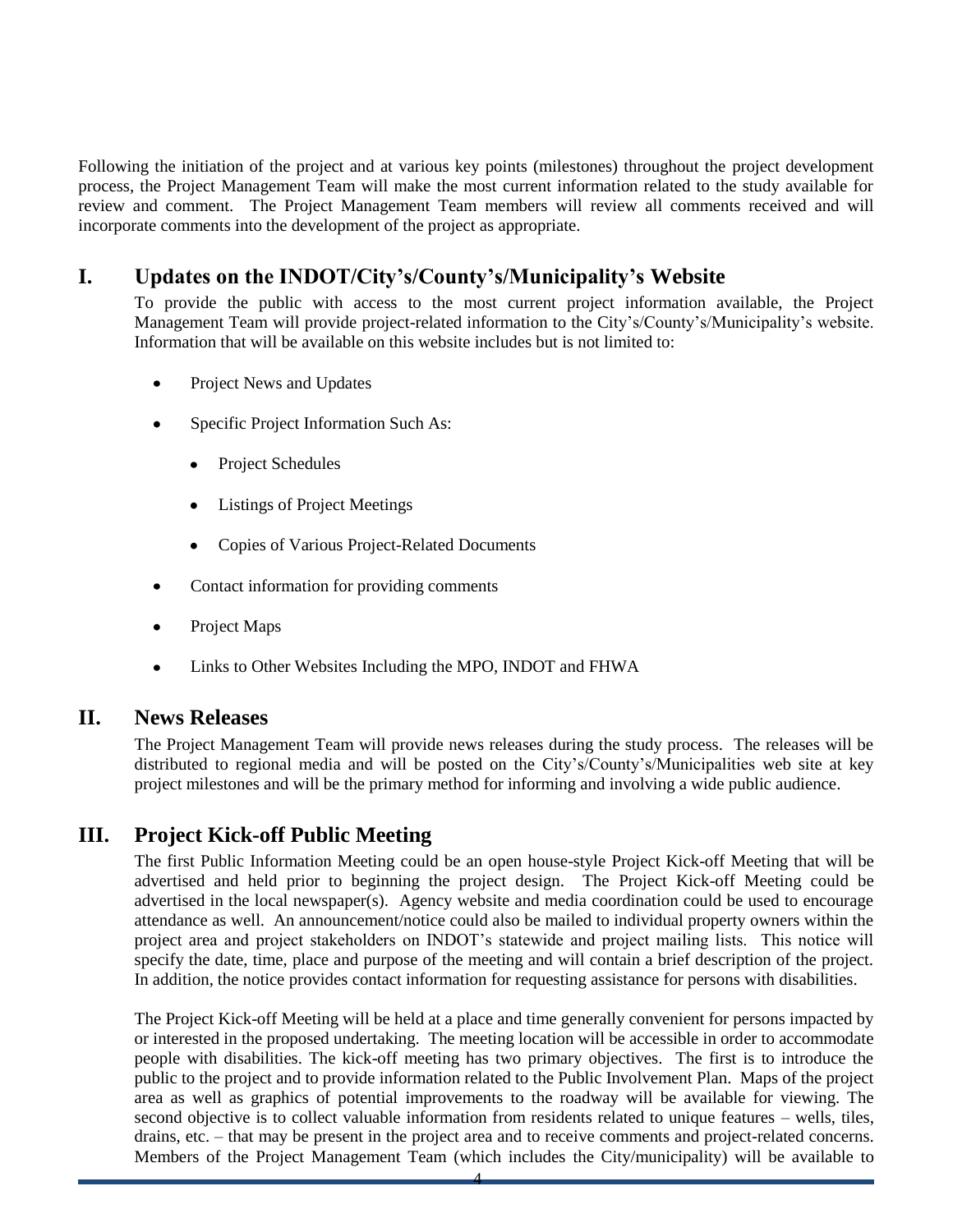answer questions and to obtain public views regarding the problems that need to be addressed and the conceptual solutions that need to be considered. Receiving this information early in the development of the project provides the Project Management Team with a better understanding of the project area, issues and constraints prior to beginning design of the facility. This will lead to the development of a transportation improvement project that will best meet the needs of the community and its residents.

### **IV**. **Public Information Meeting(s)**

A second public meeting could be held to present possible alternatives to solve transportation improvement issue, discuss alternatives screening process, or provide a general status update of the project.

#### **A. Public Information Meeting**

Should the requirements for a formal Public Hearing not be met, a second Public Information Meeting will be held. It will provide an opportunity for the public to provide comments on the project immediately before project decision-making. The Public Information Meeting will be advertised via a media release, website announcement, direct mail, etc. An announcement could also be mailed to individual property owners within the project area and project stakeholders on INDOT's statewide and project mailing lists. The announcement (notice) will specify the date, time, place and purpose of the meeting, contain a brief description of the project and will specify where the pertinent project documentation is available for inspection. In addition, the notice provides contact information for requesting assistance for persons with disabilities.

The Public Information Meeting will be held at a place and time generally convenient for persons affected by or interested in the proposed undertaking. The meeting location will be accessible in order to accommodate people with disabilities. Representatives of the Project Management Team will explain the following information:

- The project's purpose, need and consistency with the goals and objectives of the local transportation plan
- The project's alternatives and major design features  $\bullet$
- The social, economic, environmental and other impacts of the project
- The availability of any appropriate project materials
- Procedures for receiving public comments for consideration as project develops

At this meeting, the Project Management Team will provide a description of the scope and location of the project, preliminary locations of new right-of-way acquisition, maintenance of traffic schemes, and a preliminary opinion of probable construction costs. A set of preliminary design plans and the environmental document will be on-hand for public review and comment. The Project Management Team will make a PowerPoint presentation to help describe the project.

In cooperation with INDOT, the City/Town/LPA/MPO of \_\_\_\_\_\_\_\_\_\_\_\_\_\_\_\_ is committed to providing a Public Information Meeting format that allows public participation. Therefore, the Project Management Team will provide the opportunity for an attendee to provide written comments which will be accepted in person at the public meeting, by mail or via the internet during an announced period after the meeting (typically about 2 to 4 weeks). Members of the Project Management Team will be available to address individual questions and concerns; however, verbal comments will not be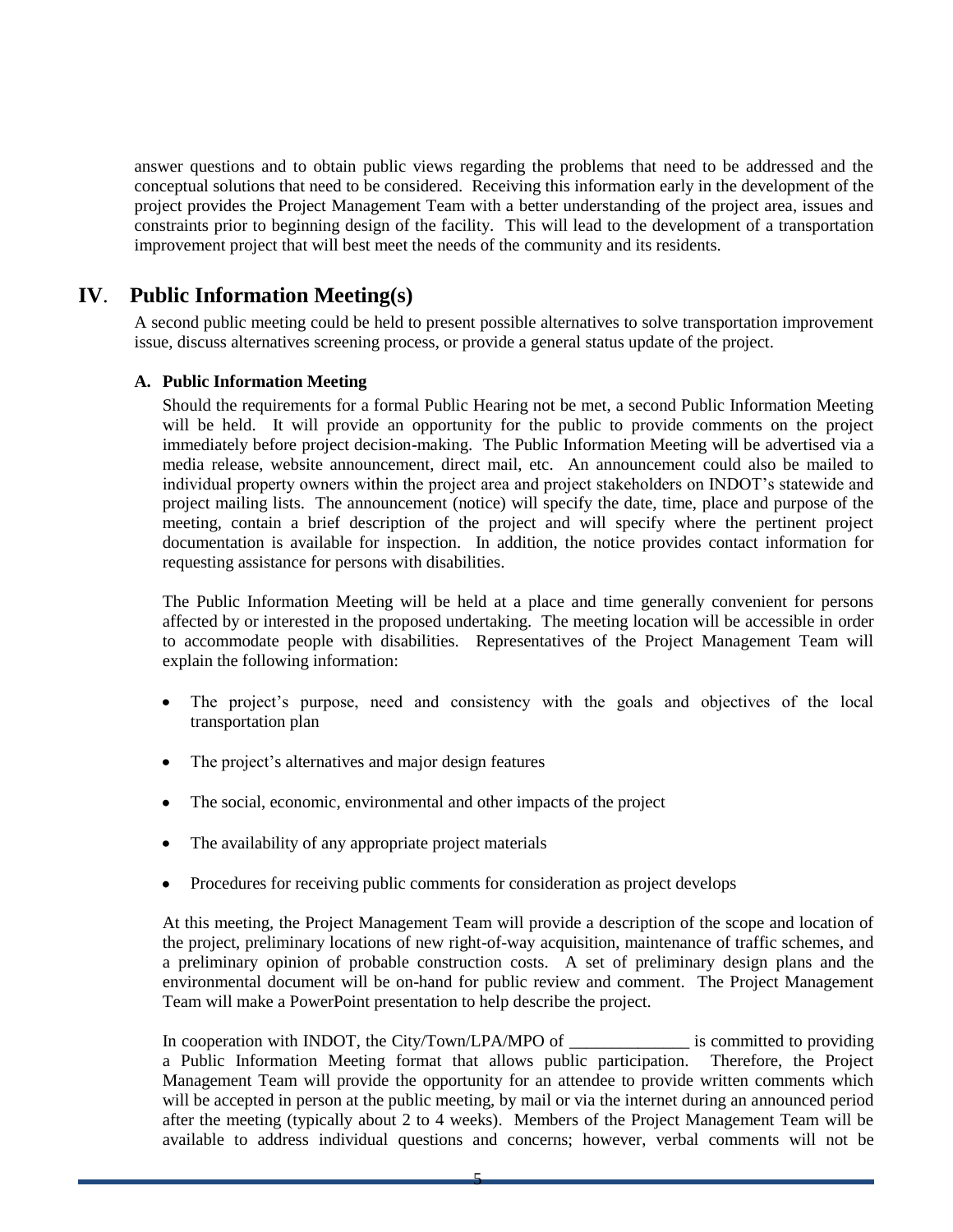accepted. A summary of public meeting proceedings will be included in the final environmental document.

#### **B. Public Hearing or Hearings Opportunity at NEPA stage of Development**

The Public Hearing is an opportunity for the public to make formal statements of their views on the project immediately before project decision-making. It is viewed as a specific, observable administrative benchmark for public involvement. The Public Hearing will be held once preliminary plans have been developed and a draft environmental document has been approved. The Public Hearing will be advertised via a public notice that will be run twice in the legal notice section of the local newspaper(s). The first notice will be at least 15 days prior to the hearing. The second notice will be approximately 5 to 7 days prior to the hearing. Notice will also be made on the INDOT/City/Municipality website as well as a press release distributed to local media. The notice will also be mailed to individual property owners within the project area and project stakeholders on INDOT's statewide and project mailing lists. The notice will specify the date, time, place and purpose of the hearing, contain a brief description of the project and will specify where the pertinent project documentation is available for inspection. In addition, the notice provides contact information for requesting assistance for persons with disabilities.

The Public Hearing will be held at a place and time generally convenient for persons affected by or interested in the proposed undertaking. The hearing location will be accessible in order to accommodate people with disabilities. Representatives of the Project Management Team will explain the following information:

- The project's purpose, need and consistency with the goals and objectives of the local  $\bullet$ transportation plan
- The project's alternatives and major design features  $\bullet$
- The social, economic, environmental and other impacts of the project
- The relocation assistance program and the right-of-way acquisition process  $\bullet$
- The availability of the appropriate environmental document  $\bullet$
- Procedures for receiving both oral and written statements from the public

At this hearing, the Project Management Team will provide a description of the scope and location of the project, preliminary locations of new right-of-way acquisition, maintenance of traffic schemes, and a preliminary opinion of probable construction costs. A set of preliminary design plans and the environmental document will be on-hand for public review and comment. The Project Management Team will make a PowerPoint presentation to help describe the project.

In cooperation with INDOT, the City/Town of \_\_\_\_\_\_\_\_\_\_\_\_\_\_\_\_\_\_\_\_ is committed to providing a Public Hearing format that allows full public participation. Therefore, the Project Management Team will provide the opportunity for an attendee to choose from at least three methods to provide comment which will include:

Public statements before an audience of concerned citizens, with a transcript made of these statements.

6